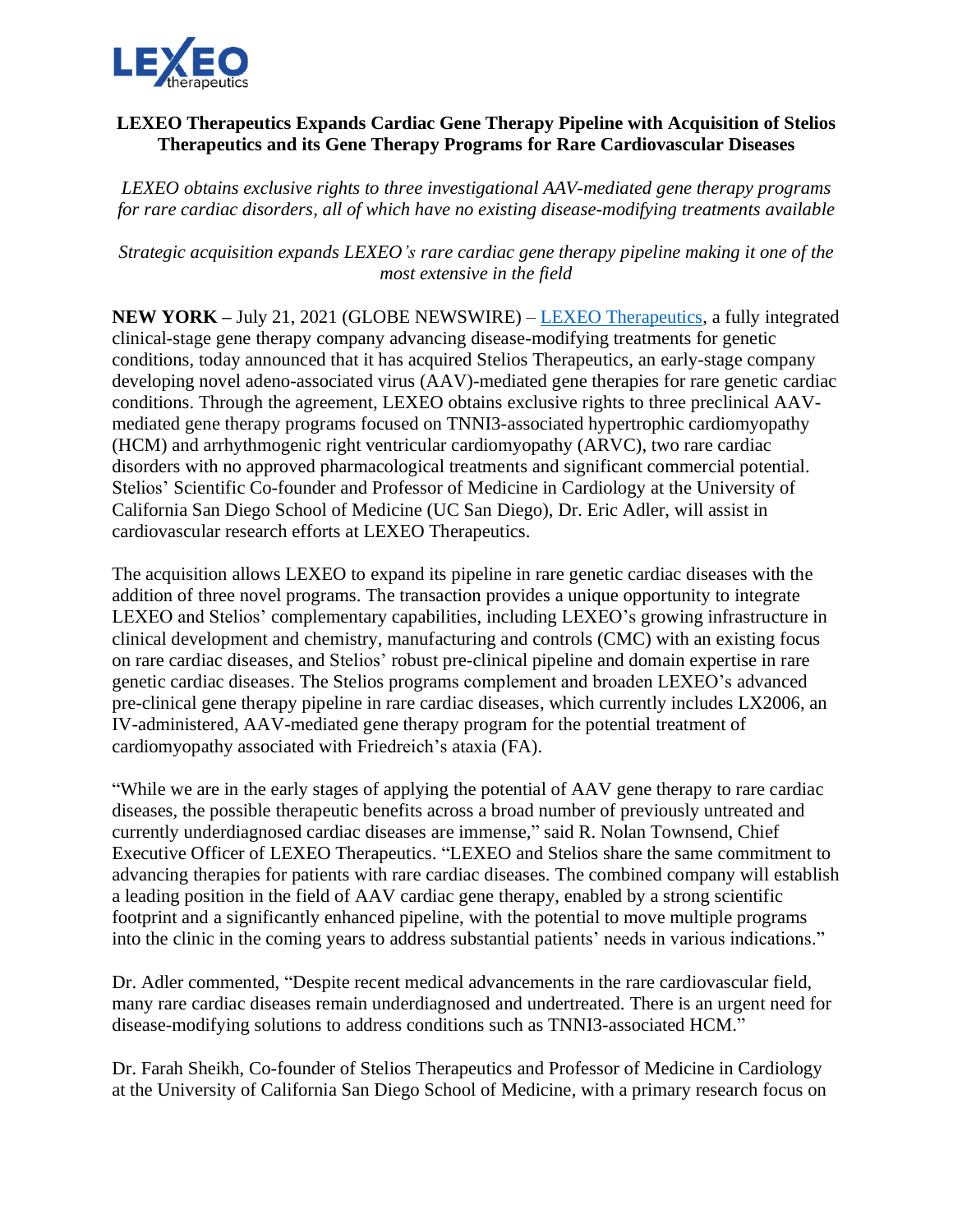

translational efforts with ARVC, commented, "There are limited efforts in addressing the needs of ARVC patients. We are committed to making these patients a priority and excited to bring a therapy to the forefront."

The transaction was approved by the Board of Directors of both companies and closed immediately. Financial terms of the transaction are undisclosed.

## **About TNNI3-associated Hypertrophic Cardiomyopathy (HCM) and Arrhythmogenic Right Ventricular Cardiomyopathy (ARVC)**

HCM affects more than 650,000 people in the U.S. and is the second most common form of heart muscle disease, comprising 35-40% of cardiomyopathies. TNNI3-associated HCM patients represent approximately 5-7% of the HCM patient population, with an estimated disease prevalence of 30,000. The disease is caused by mutations in the TNNI3 gene encoding cardiac troponin I (cTnI), a protein that modulates cardiac muscle contraction and relaxation. It is associated with thickening and enlargement of the heart, leading to decreased blood flow and increased risk of heart failure and life-threatening arrhythmias. Current treatment options are limited to invasive surgical procedures and heart transplantation. There are no approved pharmacological treatments available. The commercial opportunity in TNNI3-associated HCM is estimated to surpass \$2 billion in the U.S. and EU.

ARVC is a heart disease with genetic mutations that impair the structure and function of the heart muscle, resulting in cardiac cell death, fibrosis, heart dysfunction, rhythm abnormalities, and sudden death in young people. The US prevalence of ARVC is estimated at 1:2,000-1:5,000 people. More than 40% of ARVC patients die within 10-11 years of diagnosis and there are no disease-modifying treatments approved. The commercial opportunity in ARVC is estimated to surpass \$4 billion in the U.S. and EU.

Preclinical data from the TNNI3-associated HCM gene therapy program has shown compelling expression of the human TNNI3 gene in the heart in mouse models. In addition, preclinical data from two ARVC gene therapy programs have demonstrated delivery of the gene that codes for the connexin 43 protein (Cx43) and the gene that encodes for Plakophilin-2 (PKP2), is associated with fewer arrythmias and the potential to increase survival. LEXEO plans to further optimize these programs and prepare for investigational new drug (IND)-enabling studies.

## **About Stelios Therapeutics, Inc.**

Stelios Therapeutics is an early-stage company developing novel AAV-based gene therapies for rare genetic cardiac conditions. The company is founded based on research conducted at the University of California San Diego (UCSD) by a distinguished team of researchers and scientists with extensive experience and expertise in gene therapy drug development.

## **About LEXEO Therapeutics, Inc.**

LEXEO Therapeutics is a fully integrated clinical-stage gene therapy company advancing disease-modifying treatments for genetic cardiovascular conditions and genetic conditions of the